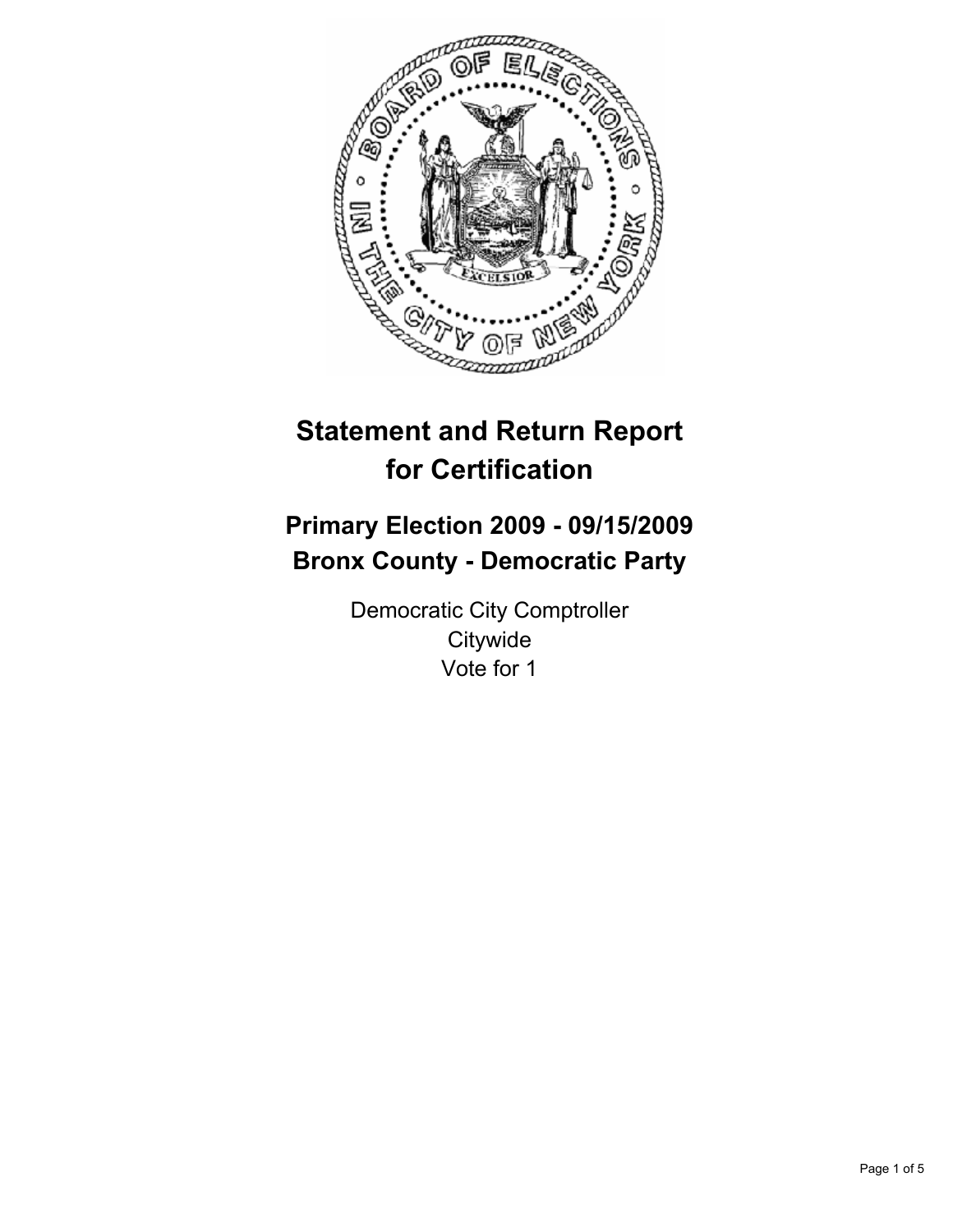

## **Assembly District 76**

| <b>EMERGENCY</b>    | 24    |
|---------------------|-------|
| ABSENTEE/MILITARY   | 78    |
| AFFIDAVIT           | 37    |
| <b>MELINDA KATZ</b> | 935   |
| JOHN C LIU          | 1,963 |
| DAVID I WEPRIN      | 414   |
| DAVID YASSKY        | 696   |
| <b>Total Votes</b>  | 4.008 |

## **Assembly District 77**

| <b>Total Votes</b>            | 3,257 |
|-------------------------------|-------|
| MARK ESCOFFERY-BEY (WRITE-IN) |       |
| <b>DAVID YASSKY</b>           | 645   |
| DAVID I WEPRIN                | 343   |
| JOHN C LIU                    | 1,393 |
| <b>MELINDA KATZ</b>           | 875   |
| AFFIDAVIT                     | 36    |
| ABSENTEE/MILITARY             | 108   |
| <b>EMERGENCY</b>              | 42    |

## **Assembly District 78**

| <b>EMERGENCY</b>    | 66    |
|---------------------|-------|
| ABSENTEE/MILITARY   | 99    |
| <b>AFFIDAVIT</b>    | 82    |
| <b>MELINDA KATZ</b> | 631   |
| <b>JOHN C LIU</b>   | 1,024 |
| DAVID I WEPRIN      | 320   |
| DAVID YASSKY        | 617   |
| <b>Total Votes</b>  | 2.592 |

## **Assembly District 79**

| <b>EMERGENCY</b>    | 496   |
|---------------------|-------|
| ABSENTEE/MILITARY   | 94    |
| AFFIDAVIT           | 106   |
| <b>MELINDA KATZ</b> | 912   |
| JOHN C LIU          | 1,755 |
| DAVID I WEPRIN      | 405   |
| DAVID YASSKY        | 697   |
| <b>Total Votes</b>  | 3,769 |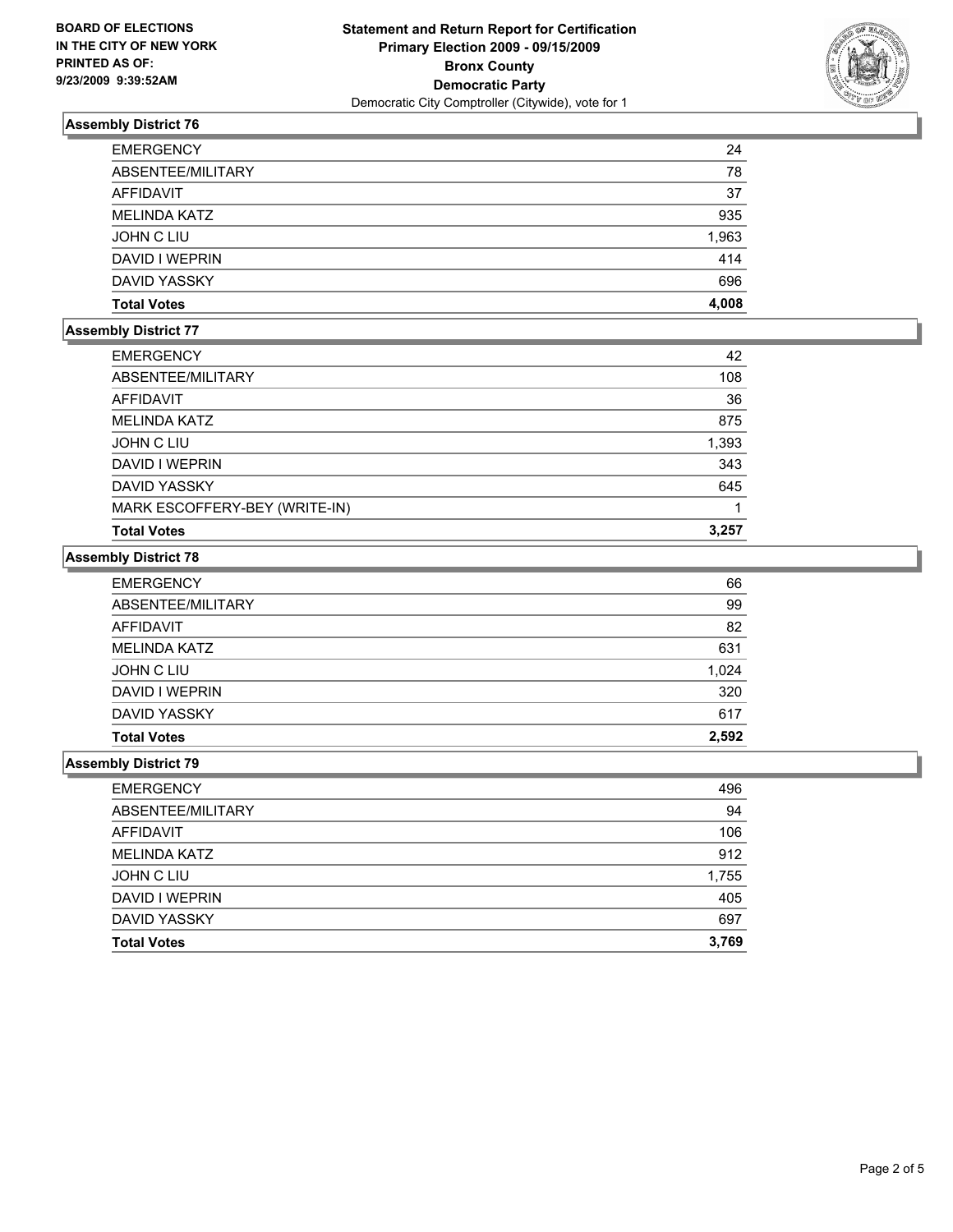

## **Assembly District 80**

| <b>EMERGENCY</b>      | 45    |
|-----------------------|-------|
| ABSENTEE/MILITARY     | 249   |
| <b>AFFIDAVIT</b>      | 27    |
| <b>MELINDA KATZ</b>   | 1,073 |
| JOHN C LIU            | 1,458 |
| DAVID I WEPRIN        | 352   |
| <b>DAVID YASSKY</b>   | 949   |
| SALIM EJAZ (WRITE-IN) |       |
| <b>Total Votes</b>    | 3,833 |

#### **Assembly District 81**

| <b>EMERGENCY</b>    | 149   |
|---------------------|-------|
| ABSENTEE/MILITARY   | 326   |
| <b>AFFIDAVIT</b>    | 58    |
| <b>MELINDA KATZ</b> | 2,255 |
| JOHN C LIU          | 1,959 |
| DAVID I WEPRIN      | 587   |
| <b>DAVID YASSKY</b> | 2,435 |
| <b>Total Votes</b>  | 7,236 |

#### **Assembly District 82**

| <b>EMERGENCY</b>          | 138   |
|---------------------------|-------|
| ABSENTEE/MILITARY         | 235   |
| AFFIDAVIT                 | 25    |
| <b>MELINDA KATZ</b>       | 1,411 |
| <b>JOHN C LIU</b>         | 3,125 |
| DAVID I WEPRIN            | 435   |
| <b>DAVID YASSKY</b>       | 1,204 |
| SALIM EJAZ CPA (WRITE-IN) | 2     |
| <b>Total Votes</b>        | 6.177 |

#### **Assembly District 83**

| <b>Total Votes</b>        | 4.727 |
|---------------------------|-------|
| SALIM EJAZ CPA (WRITE-IN) |       |
| <b>DAVID YASSKY</b>       | 725   |
| DAVID I WEPRIN            | 413   |
| <b>JOHN C LIU</b>         | 2,563 |
| <b>MELINDA KATZ</b>       | 1,025 |
| AFFIDAVIT                 | 27    |
| ABSENTEE/MILITARY         | 163   |
| <b>EMERGENCY</b>          | 11    |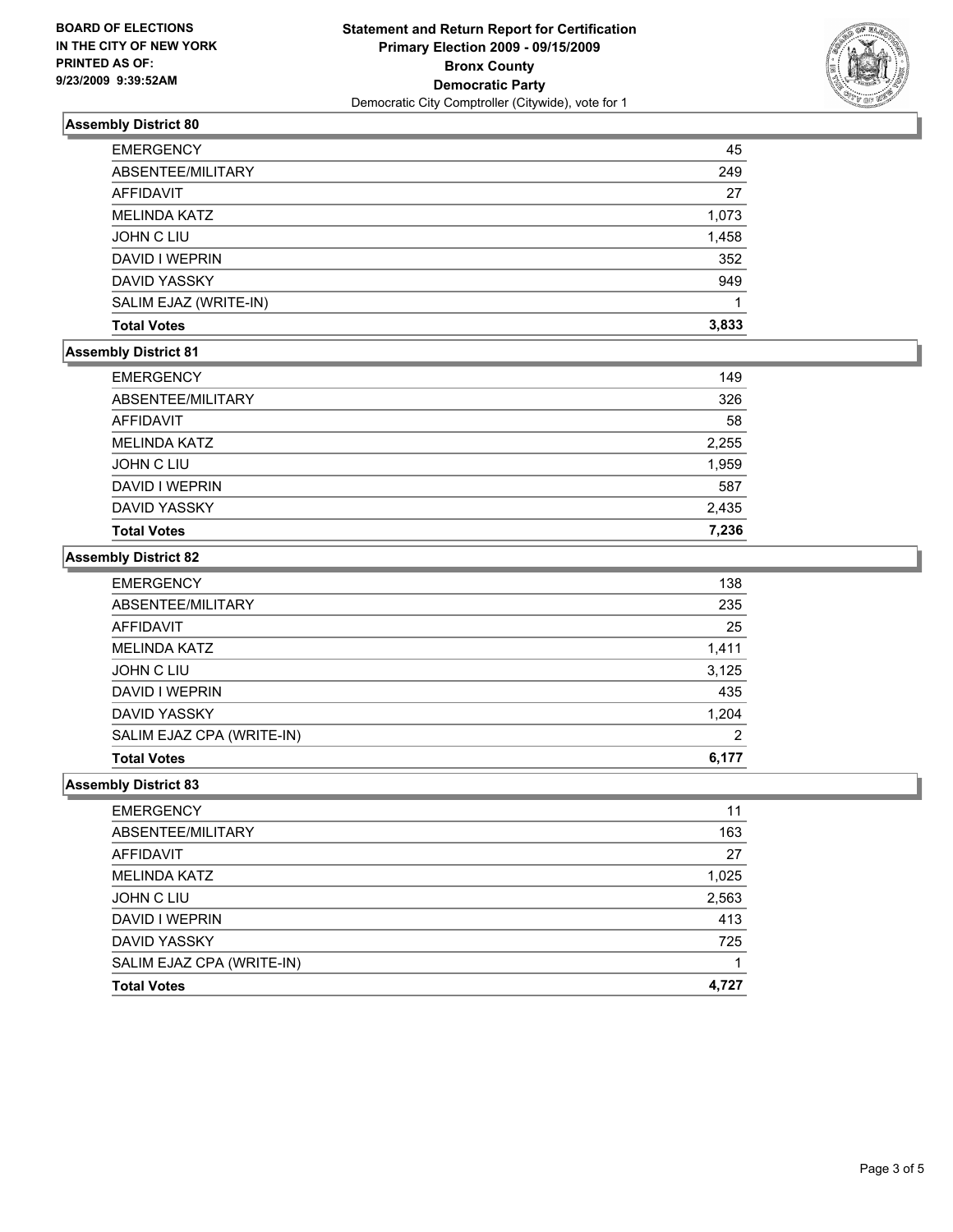

## **Assembly District 84**

| <b>EMERGENCY</b>    | 11    |
|---------------------|-------|
| ABSENTEE/MILITARY   | 50    |
| AFFIDAVIT           | 47    |
| <b>MELINDA KATZ</b> | 821   |
| JOHN C LIU          | 1,222 |
| DAVID I WEPRIN      | 320   |
| DAVID YASSKY        | 691   |
| <b>Total Votes</b>  | 3.054 |

#### **Assembly District 85**

| <b>Total Votes</b>  | 3.144 |
|---------------------|-------|
| <b>DAVID YASSKY</b> | 620   |
| DAVID I WEPRIN      | 343   |
| JOHN C LIU          | 1,348 |
| <b>MELINDA KATZ</b> | 833   |
| <b>AFFIDAVIT</b>    | 34    |
| ABSENTEE/MILITARY   | 75    |
| <b>EMERGENCY</b>    | 57    |

## **Assembly District 86**

| <b>EMERGENCY</b>    | 7     |
|---------------------|-------|
| ABSENTEE/MILITARY   | 54    |
| AFFIDAVIT           | 67    |
| <b>MELINDA KATZ</b> | 629   |
| JOHN C LIU          | 1,078 |
| DAVID I WEPRIN      | 353   |
| <b>DAVID YASSKY</b> | 603   |
| <b>Total Votes</b>  | 2,663 |